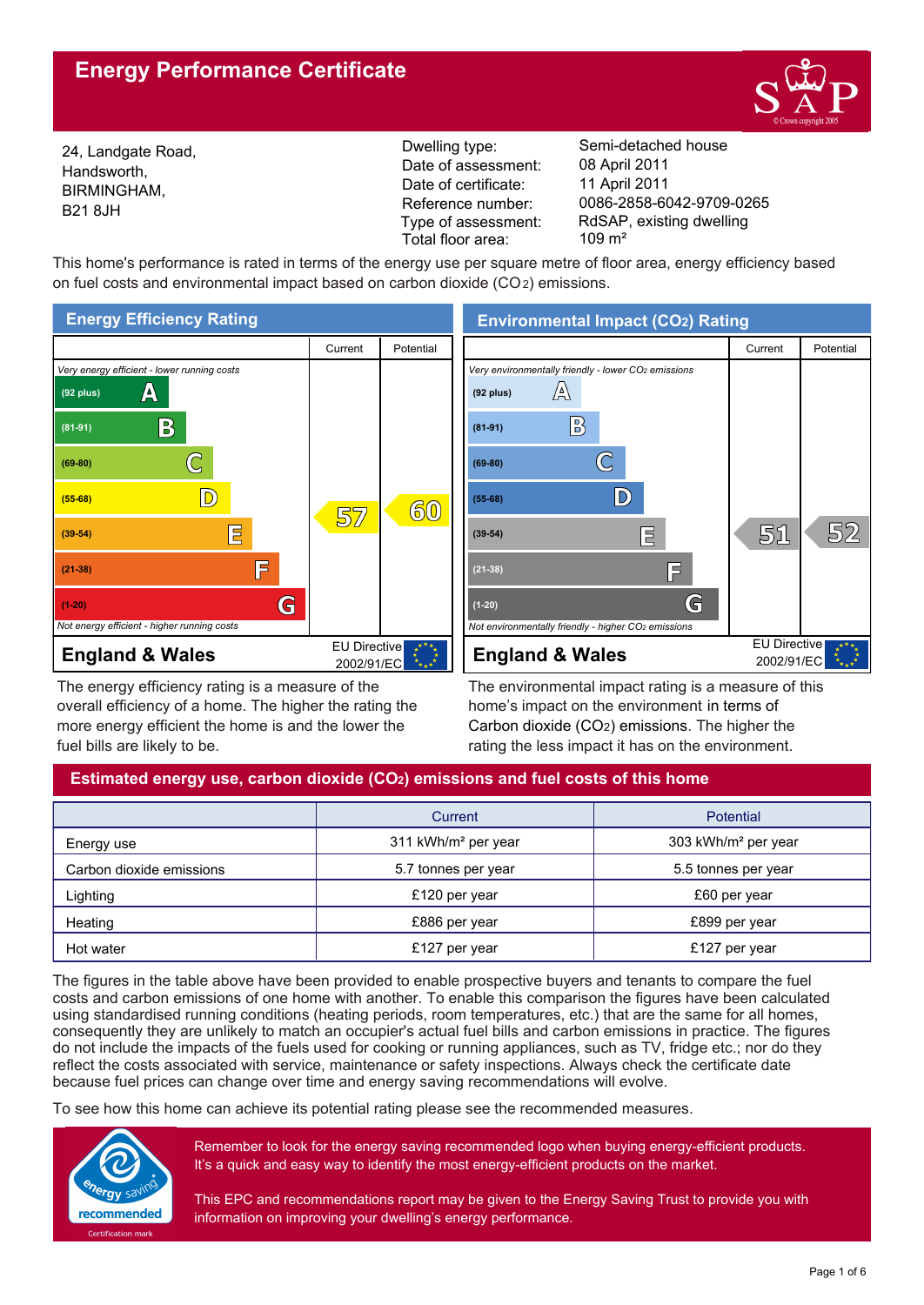# **About this document**

The Energy Performance Certificate for this dwelling was produced following an energy assessment undertaken by a qualified assessor, accredited by Elmhurst Energy Systems Ltd, to a scheme authorised by the Government. This certificate was produced using the RdSAP 2005 assessment methodology and has been produced under the Energy Performance of Buildings (Certificates and Inspections) (England and Wales) Regulations 2007 as amended. A copy of the certificate has been lodged on a national register.

| Assessor's accreditation number: | EES/001973                                                      |
|----------------------------------|-----------------------------------------------------------------|
| Assessor's name:                 | Mr. Jason Singh                                                 |
| Company name/trading name:       | Jason Singh                                                     |
| Address:                         | 61 Brandon Road, Hall Green, Birmingham, West Midlands, B28 8DX |
| Phone number:                    | 01217 770301                                                    |
| Fax number:                      |                                                                 |
| E-mail address:                  | info@green-birmingham.co.uk                                     |
| Related party disclosure:        | No related party                                                |
|                                  |                                                                 |

### **If you have a complaint or wish to confirm that the certificate is genuine**

Details of the assessor and the relevant accreditation scheme are as above. You can get contact details of the accreditation scheme from their website at www.elmhurstenergy.co.uk together with details of their procedures for confirming authenticity of a certificate and for making a complaint.

# **About the building's performance ratings**

The ratings on the certificate provide a measure of the building's overall energy efficiency and its environmental impact, calculated in accordance with a national methodology that takes into account factors such as insulation, heating and hot water systems, ventilation and fuels used. The average Energy Efficiency Rating for a dwelling in England and Wales is band E (rating 46).

Not all buildings are used in the same way, so energy ratings use 'standard occupancy' assumptions which may be different from the specific way you use your home. Different methods of calculation are used for homes and for other buildings. Details can be found at www.communities.gov.uk/epbd.

Buildings that are more energy efficient use less energy, save money and help protect the environment. A building with a rating of 100 would cost almost nothing to heat and light and would cause almost no carbon emissions. The potential ratings on the certificate describe how close this building could get to 100 if all the cost effective recommended improvements were implemented.

# **About the impact of buildings on the environment**

One of the biggest contributors to global warming is carbon dioxide. The way we use energy in buildings causes emissions of carbon. The energy we use for heating, lighting and power in homes produces over a quarter of the UK's carbon dioxide emissions and other buildings produce a further one-sixth.

The average household causes about 6 tonnes of carbon dioxide every year. Adopting the recommendations in this report can reduce emissions and protect the environment. You could reduce emissions even more by switching to renewable energy sources. In addition there are many simple everyday measures that will save money, improve comfort and reduce the impact on the environment. Some examples are given at the end of this report.

# **Directgov**

**Click www.epcadviser.direct.gov.uk our online tool which uses information from this EPC to show you how to save money on your fuel bills.**

Further information about Energy Performance Certificates can be found under Frequently Asked [Questions at www.epcregister.com](http://www.epcadviser.direct.gov.uk)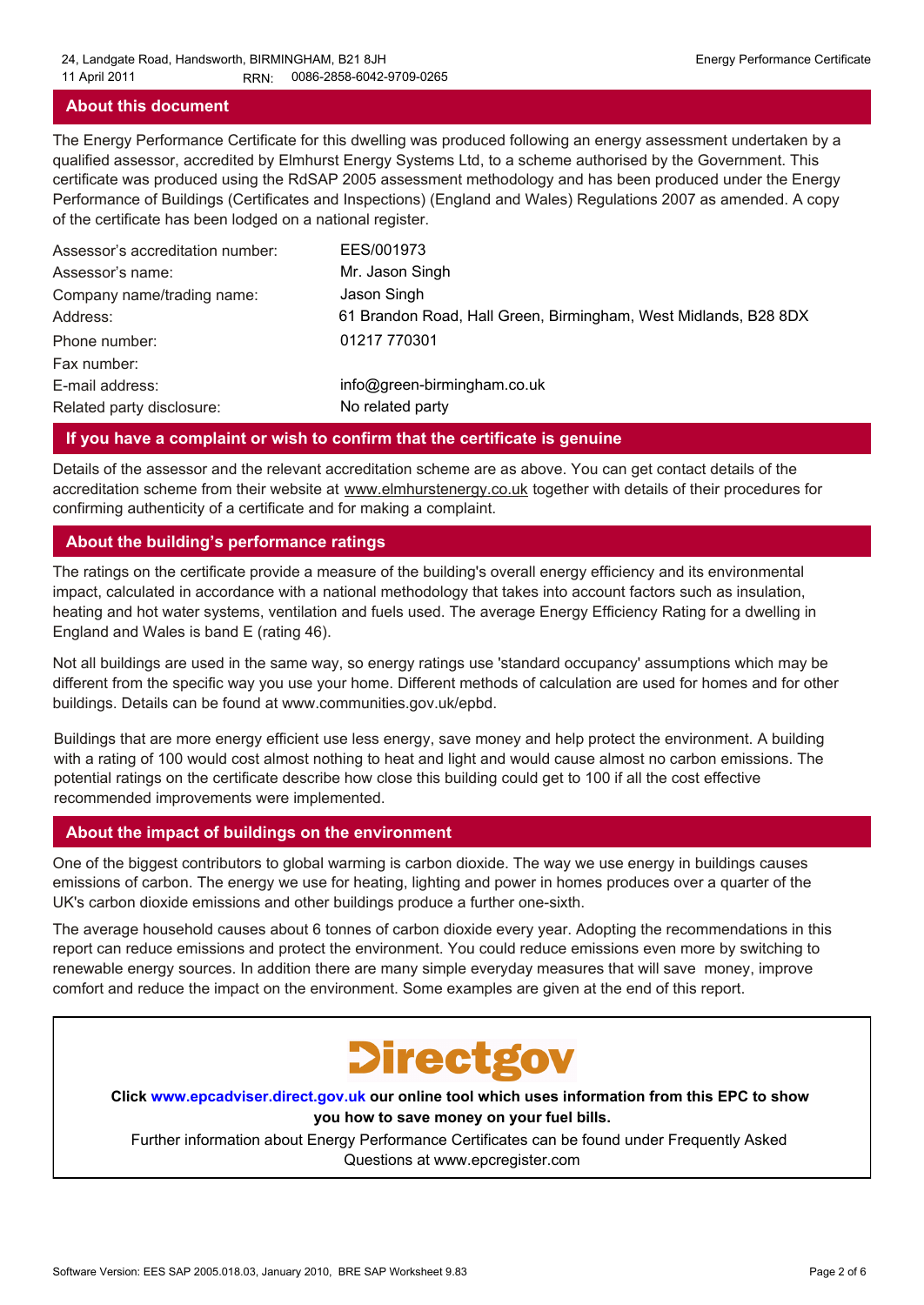# Recommended measures to improve this home's energy performance

24, Landgate Road, Handsworth, BIRMINGHAM, B21 8JH Date of certificate:

Reference number: 0086-2858-6042-9709-0265 11 April 2011

# **Summary of this home's energy performance related features**

The table below gives an assessment of the key individual elements that have an impact on this home's energy and environmental performance. Each element is assessed by the national calculation methodology against the following scale: Very poor / Poor / Average / Good / Very good. The assessment does not take into consideration the physical condition of any element. 'Assumed' means that the insulation could not be inspected and an assumption has been made in the methodology based on age and type of construction.

|                                         | Description                                                                                  |                          | Current performance  |  |
|-----------------------------------------|----------------------------------------------------------------------------------------------|--------------------------|----------------------|--|
| <b>Elements</b>                         |                                                                                              | <b>Energy Efficiency</b> | Environmental        |  |
| Walls                                   | Solid brick, as built, no insulation (assumed)<br>Cavity wall, as built, insulated (assumed) | Very poor<br>Good        | Very poor<br>Good    |  |
| Roof                                    | Pitched, no insulation (assumed)<br>Flat, insulated (assumed)                                | Very poor<br>Average     | Very poor<br>Average |  |
| Floor                                   | Suspended, no insulation (assumed)                                                           |                          |                      |  |
| Windows                                 | Fully double glazed                                                                          | Good                     | Good                 |  |
| Main heating                            | Boiler and radiators, mains gas                                                              | Good                     | Good                 |  |
| Main heating controls                   | Programmer, room thermostat and TRVs                                                         | Good                     | Good                 |  |
| Secondary heating                       | None                                                                                         |                          |                      |  |
| Hot water                               | From main system                                                                             | Good                     | Good                 |  |
| Lighting                                | No low energy lighting                                                                       | Very poor                | Very poor            |  |
| <b>Current energy efficiency rating</b> |                                                                                              | D 57                     |                      |  |

Current environmental impact (CO<sub>2</sub>) rating E 51

#### **Low and zero carbon energy sources**

None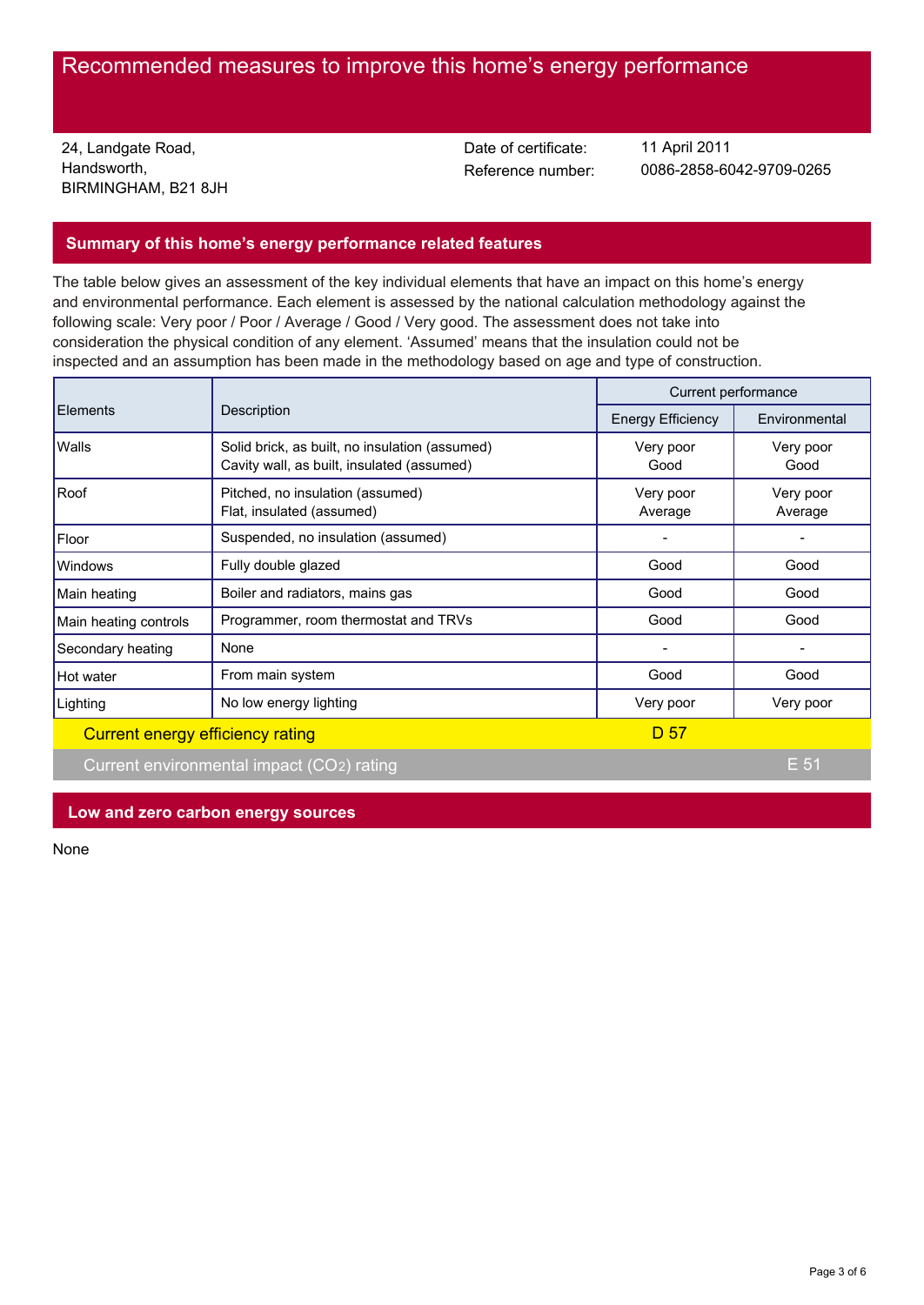# **Recommendations**

The measures below are cost effective. The performance ratings after improvement listed below are cumulative, that is they assume the improvements have been installed in the order that they appear in the table.

|                                             | Typical savings | Performance ratings after improvement |                      |
|---------------------------------------------|-----------------|---------------------------------------|----------------------|
| Lower cost measures (up to £500)            | per year        | Energy efficiency                     | Environmental impact |
| Low energy lighting for all fixed outlets   | £46             | D 60                                  | E 52                 |
| <b>Total</b>                                | £46             |                                       |                      |
| <b>Potential energy efficiency rating</b>   |                 | D <sub>60</sub>                       |                      |
| Potential environmental impact (CO2) rating |                 |                                       | E 52                 |

### **Further measures to achieve even higher standards**

The further measures listed below should be considered in addition to those already specified if aiming for the highest possible standards for this home. However you should check the conditions in any covenants, planning conditions, warranties or sale contracts.

| 2 Solar water heating                        | £28  | D 61 | E 54            |
|----------------------------------------------|------|------|-----------------|
| 3 50 mm internal or external wall insulation | £139 | D 66 | D 61            |
| 4 Solar photovoltaic panels, 2.5 kWp         | £201 | C 75 | C <sub>69</sub> |
| Enhanced energy efficiency rating            |      | C 75 |                 |
| Enhanced environmental impact (CO2) rating   |      |      | C <sub>69</sub> |

Improvements to the energy efficiency and environmental impact ratings will usually be in step with each other. However, they can sometimes diverge because reduced energy costs are not always accompanied by a reduction in carbon dioxide (CO<sub>2</sub>) emissions.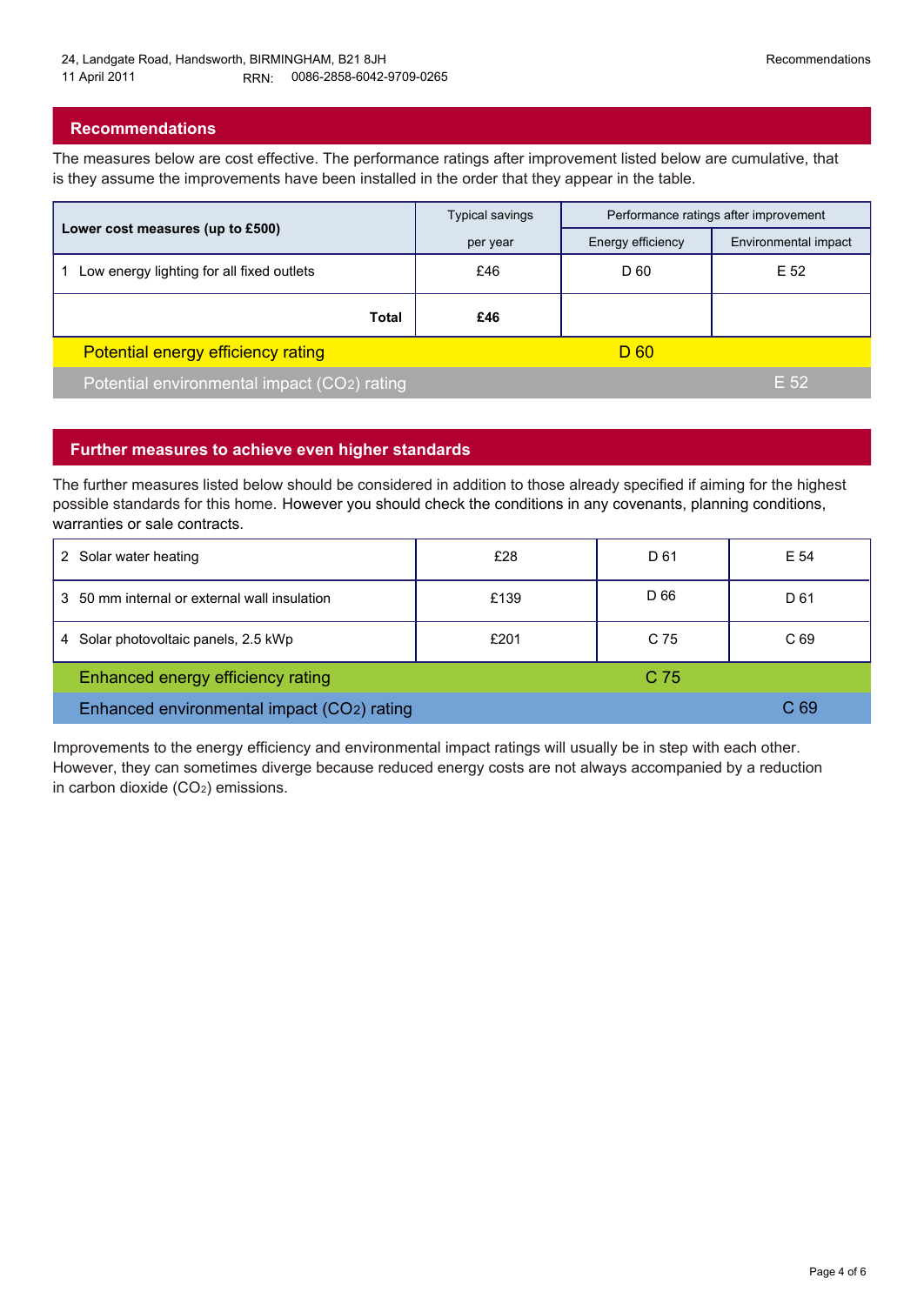# **About the cost effective measures to improve this home's performance ratings**

If you are a tenant, before undertaking any work you should check the terms of your lease and obtain approval from your landlord if the lease either requires it, or makes no express provision for such work.

#### **Lower cost measures (typically up to £500 each)**

These measures are relatively inexpensive to install and are worth tackling first. Some of them may be installed as DIY projects. DIY is not always straightforward, and sometimes there are health and safety risks, so take advice before carrying out DIY improvements.

#### **1 Low energy lighting**

Replacement of traditional light bulbs with energy saving recommended ones will reduce lighting costs over the lifetime of the bulb, and they last up to 12 times longer than ordinary light bulbs. Also consider selecting low energy light fittings when redecorating; contact the Lighting Association for your nearest stockist of Domestic Energy Efficient Lighting Scheme fittings.

# **About the further measures to achieve even higher standards**

Further measures that could deliver even higher standards for this home. You should check the conditions in any covenants, planning conditions, warranties or sale contracts before undertaking any of these measures. If you are a tenant, before undertaking any work you should check the terms of your lease and obtain approval from your landlord if the lease either requires it, or makes no express provision for such work.

#### **2 Solar water heating**

A solar water heating panel, usually fixed to the roof, uses the sun to pre-heat the hot water supply. This will significantly reduce the demand on the heating system to provide hot water and hence save fuel and money. The Solar Trade Association has up-to-date information on local installers and any grant that may be available.

#### **3 Internal or external wall insulation**

Solid wall insulation involves adding a layer of insulation to either the inside or the outside surface of the external walls, which reduces heat loss and lowers fuel bills. As it is more expensive than cavity wall insulation it is only recommended for walls without a cavity, or where for technical reasons a cavity cannot be filled. Internal insulation, known as dry-lining, is where a layer of insulation is fixed to the inside surface of external walls; this type of insulation is best applied when rooms require redecorating and can be installed by a competent DIY enthusiast. External solid wall insulation is the application of an insulant and a weather-protective finish to the outside of the wall. This may improve the look of the home, particularly where existing brickwork or rendering is poor, and will provide long-lasting weather protection. Further information can be obtained from the National Insulation Association (www.nationalinsulationassociation.org.uk). It should be noted that planning permission might be required.

### **4 Solar photovoltaic (PV) panels**

A solar PV system is one which converts light directly into electricity via panels placed on the roof with no waste and no emissions. This electricity is used throughout the home in the same way as the electricity purchased from an energy supplier. The British Photovoltaic Association has up-to-date information on local installers who are qualified electricians and on any grant that may be available. Planning restrictions may apply in certain neighbourhoods and you should check this with the local authority. Building Regulations apply to this work, so your local authority building control department should be informed, unless the installer is appropriately qualified and registered as such with a competent persons scheme<sup>1</sup>, and can therefore self-certify the work for Building Regulation compliance. The assessment does not include the effect of any feed-in tariff, which could appreciably increase the savings that are shown on this EPC for solar photovoltaic panels.